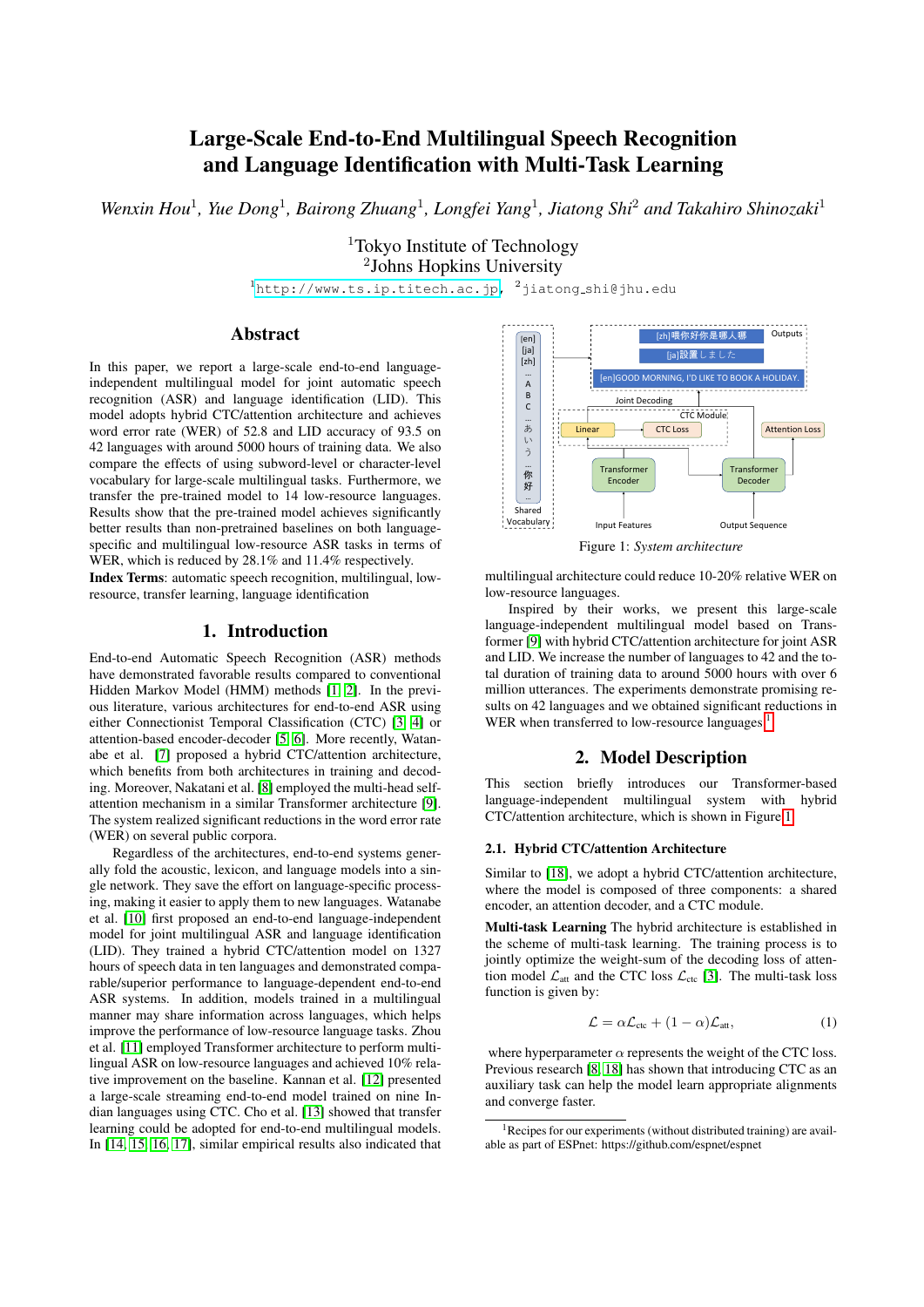**Joint Decoding** During decoding, given speech input  $X$ , the final prediction is made based on a weighted sum of log probabilities from both the CTC and attention components:

$$
\hat{Y} = \underset{Y \in \mathcal{Y}}{\operatorname{argmax}} \{ \lambda \log P_{\text{ctc}}(Y|X) + (1-\lambda) \log P_{\text{att}}(Y|X) \},\tag{2}
$$

where  $\lambda$  is a hyperparameter,  $P_{\text{ctc}}(Y|X)$  and  $P_{\text{att}}(Y|X)$  are the output probabilities of prediction  $Y$  from CTC and attention decoder respectively.

#### 2.2. Language-Independent Architecture

For multilingual ASR tasks, we adopt a language-independent architecture [\[10\]](#page-4-9) so that all the target languages can share the same network architecture and parameters.

Shared Vocabulary The output vocabulary includes characters or subwords of all the target languages. This setting makes it possible to train a single network for all languages in a language-independent manner.

Joint Language Identification To reduce the possibility that predictions switch between languages, we insert the corresponding language ID (e.g.,  $[en]$ ,  $[fr]$ ) at the beginning of every output target during training. Consequently, the model can learn to first identify the language and then predict the output text during decoding. This can be regarded as an auxiliary language identification (LID) task.

# 3. Recognition Experiments

We first train and evaluate quadrant-bi (42) lingual ASR systems. We compare a character and subword unit based modelings. The character vocabulary includes 7,381 characters, and the subword vocabulary includes 15,943 subwords. We tokenized the subwords by using the SentencePiece library [\[19\]](#page-4-18). Apart from characters/subwords, 60 non-language symbols such as language IDs and other symbols (e.g., <*UNK*>) are also included in the vocabularies.

We then transfer the character-level 42-lingual model to perform monolingual and quattuordec (14)-lingual ASR on 14 low-resource languages. As the baseline, we train randomly initialized monolingual and 14-lingual models using the lowresource languages.

## 4. Experimental Setup

#### 4.1. Data

Table [1](#page-1-0) shows the data we used for 42-language training and testing. It is from 11 databases including: AISHELL [\[20\]](#page-4-19), Aurora4, Babel, CHiME4, Common Voice [\[21\]](#page-4-20), Corpus of Spontaneous Japanese (CSJ) [\[22\]](#page-4-21), Fisher Switchboard, Fisher Call-home Spanish, HKUST [\[23\]](#page-4-22), WSJ and Voxforge. For the Common Voice and Voxforge data, we randomly used 80% as a training set, 10% as a development set, and 10% as a test set.

For the low-resource tasks, we select 14 languages from the Common Voice database [\[21\]](#page-4-20) including Arabic (7 hrs), Breton (5 hrs), Hakha Chin (2 hrs), Chuvash (0.96 hrs), Dhivehi (6 hrs), Esperanto (35 hrs), Estonian (10 hrs), Indonesian (3 hrs), Interlingua (1 hr), Kinyarwanda (0.25 hrs), Kyrgyz (11 hrs), Latvian (4 hrs), Sakha (3 hrs) and Slovenian (3 hrs).

#### 4.2. Implementation Details

For all the experiments, 83-dimensional input features are extracted from the raw speech composed of 80-dimensional filter

|  | Table 1: Corpora used for 42-language experiment. |  |
|--|---------------------------------------------------|--|
|  |                                                   |  |

<span id="page-1-0"></span>

|                  |                         | #Utterances       |                  |                        |  |
|------------------|-------------------------|-------------------|------------------|------------------------|--|
| Language         | Corpora                 | train             | dev              | test                   |  |
| Amharic          | Babel                   | 37k               | 4k               | 10k                    |  |
| Assamese         | Babel                   | 57k               | 6k               | 10k                    |  |
| Bengali          | Babel                   | $\overline{55k}$  | $\overline{6k}$  | 10k                    |  |
| Catalan          | Common Voice            | 68k               | $\overline{9k}$  | $\overline{\text{8k}}$ |  |
| Cantonese        | Babel                   | $\overline{72k}$  | $\overline{8k}$  | $\overline{10k}$       |  |
| Cebuano          | Babel                   | $\overline{39k}$  | 4k               | 11k                    |  |
| Welsh            | Common Voice            | 27k               | 3k               | 4k                     |  |
|                  | Voxforge,               |                   |                  |                        |  |
| German           | Common Voice            | 256k              | 33k              | 32k                    |  |
| Dholuo           | Babel                   | 40k               | 4k               | 11k                    |  |
|                  | Aurora4, CHiME4,        |                   |                  |                        |  |
| English          | Fisher Switchboard,     | 2,760k            | 83k              | 68k                    |  |
|                  | WSJ, CommonVoice        |                   |                  |                        |  |
|                  | Fisher Callhome,        |                   |                  |                        |  |
| Spanish          | Voxforge,               | 254k              | 11k              | 18k                    |  |
|                  | Common Voice            |                   |                  |                        |  |
| <b>Basque</b>    | Common Voice            | 26k               | $\overline{3k}$  | $\overline{3k}$        |  |
| Persian          | Common Voice            | 43k               | 5k               | 5k                     |  |
|                  | Voxforge,               |                   |                  |                        |  |
| French           | Common Voice            | 133k              | 17k              | 16k                    |  |
| Georgian         | Babel                   | $\overline{34k}$  | 4k               | $\overline{9k}$        |  |
| Guarani          | Babel                   | $\overline{37k}$  | 4k               | 10k                    |  |
| Haitian          | Babel                   | 52k               | 6k               | 10k                    |  |
| Igbo             | Babel                   | 35k               | 4k               | 10k                    |  |
|                  | Voxforge,               |                   |                  |                        |  |
| Italian          | Common Voice            | 30k               | 4k               | 4k                     |  |
| Japanese         | $\overline{\text{CSJ}}$ | 402k              | 4k               | 4k                     |  |
| Javanese         | Babel                   | 42k               | $\overline{5k}$  | $\overline{11k}$       |  |
| Kabyle           | Common Voice            | 145k              | 18k              | 18k                    |  |
| Kazakh           | Babel                   | 43k               | $\overline{5k}$  | 12k                    |  |
| Kurmanji         | Babel                   | 42k               | $\overline{5k}$  | $\overline{11k}$       |  |
| Lao              | <b>Babel</b>            | 60k               | $\overline{7k}$  | 11k                    |  |
| Lithuanian       | <b>Babel</b>            | $\overline{36k}$  | 4k               | $\overline{10k}$       |  |
| Mongolian        | Babel                   | $\overline{40k}$  | 4k               | $\overline{11k}$       |  |
| Dutch            | Voxforge                | $\overline{7k}$   | 1k               | $\overline{1k}$        |  |
| Pashto           | Babel                   | 63k               | $\overline{7}$ k | 9k                     |  |
| Portuguese       | Voxforge                | $\overline{3k}$   | 0.4k             | 0.3k                   |  |
|                  | Voxforge,               |                   |                  |                        |  |
| Russian          | Common Voice            | 20k               | 3k               | 3k                     |  |
| Swahili          | Babel                   | 40k               | 4k               | $\overline{11k}$       |  |
| Tagalog          | Babel                   | $\overline{84}$ k | 9k               | 11k                    |  |
| Tamil            | Babel                   | 58k               | 6k               | 11k                    |  |
| Telugu           | Babel                   | 39k               | 4k               | 11k                    |  |
| <b>Tok Pisin</b> | Babel                   | $\overline{37k}$  | 4k               | $\overline{10k}$       |  |
| Tatar            | Common Voice            | 18k               | 2k               | 2k                     |  |
| Turkish          | Babel                   | 74k               | 8k               | 10k                    |  |
| Vietnamese       | Babel                   | 71k               | 8k               | 9k                     |  |
| Mandarin         | AISHELL,                |                   |                  |                        |  |
| $(zh-CN)$        | HKUST                   | 621k              | 18k              | 13k                    |  |
| Mandarin         |                         |                   |                  |                        |  |
| $(zh-TW)$        | Common Voice            | 33k               | 4k               | 4k                     |  |
| Zulu             | Babel                   | 55k               | 6k               | 11ks                   |  |
|                  |                         |                   |                  |                        |  |
|                  | Sum                     | 6,088k            | 356k             | 464k                   |  |

banks and 3-dimensional pitch features computed every 10 ms over a 25 ms window. The detailed Transformer configuration follows the same setting as the *big model* described in [\[24\]](#page-4-23). The models are trained using Adam optimizer with a varying learn-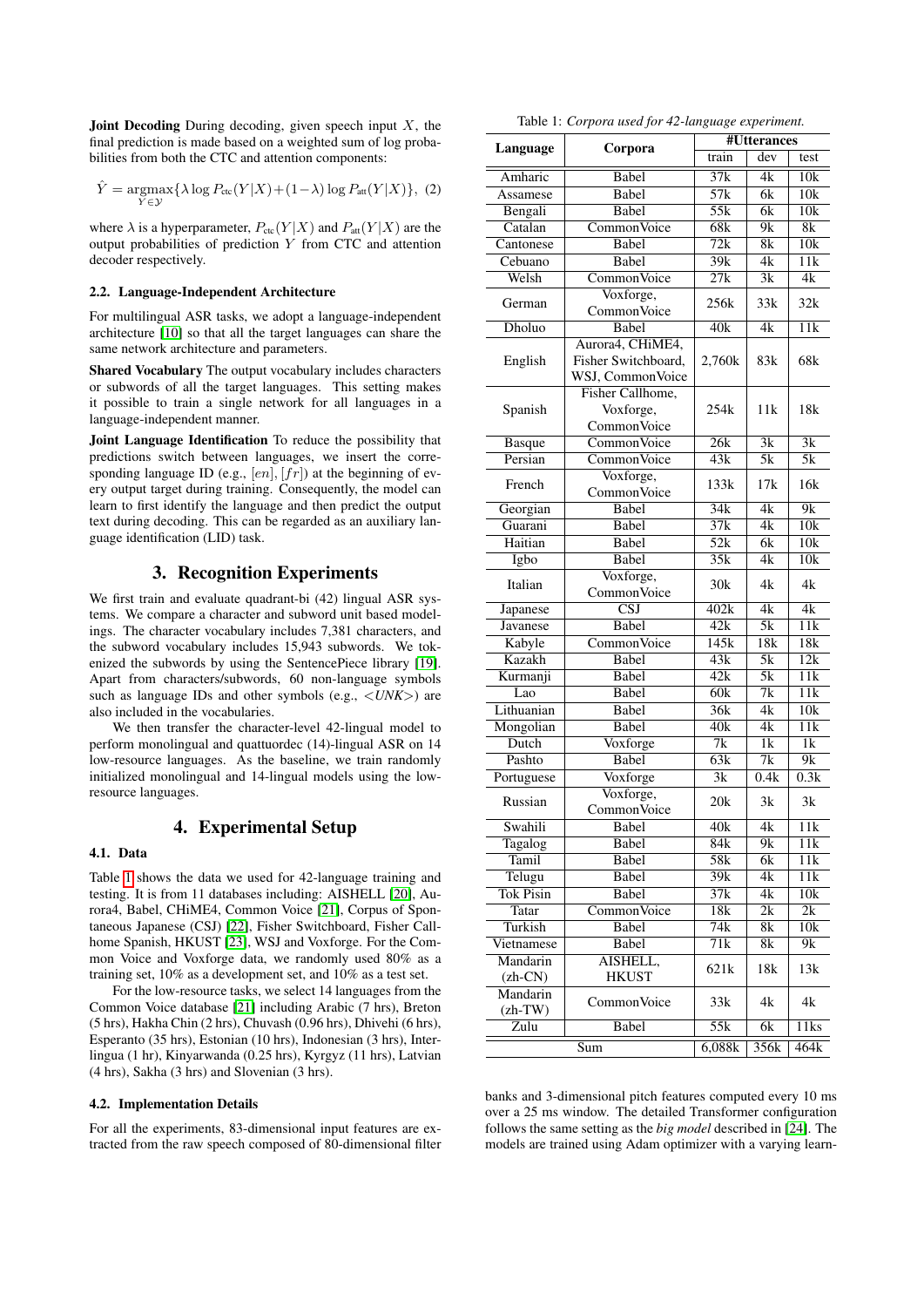<span id="page-2-2"></span>Table 2: *Training and decoding configurations for the 42 and 14 language datasets.*

| <b>Hyperparameters</b>        | $42$ -lang. | 14-lang.                    |
|-------------------------------|-------------|-----------------------------|
| Training epochs               | 100         | 100                         |
| Dropout                       | 0.1         | 0.1                         |
| Learning rate factor $k$      | 4.5         | 1.0                         |
| Gradient clipping             | 5           | 5                           |
| Gradient accumulation         |             | $\mathcal{D}_{\mathcal{L}}$ |
| Batch size                    | 1,280       | 32                          |
| Warmup step                   | 25,000      | 25,000                      |
| CTC loss weight $\alpha$      | 0.3         | 0.3                         |
| CTC decoding weight $\lambda$ | 0.5         | 0.5                         |
| Beam size                     | 10          | 10                          |

ing rate lr strategy:

| $lr = k \cdot d_{\text{model}}^{-0.5} \cdot \min(\text{step}^{-0.5}, \text{step} \cdot \text{warmup\_step}^{-1.5}),$ (3) |  |  |  |
|--------------------------------------------------------------------------------------------------------------------------|--|--|--|
|--------------------------------------------------------------------------------------------------------------------------|--|--|--|

where hyperparameter  $k$  is the learning rate factor,  $lr$  linearly warms up before step reaching warmup step and decreases proportionally to the inverse square root of step afterward.

We employed the ESPnet toolkit [\[25\]](#page-4-24) to conduct all experiments. The model training and evaluation were performed using the TSUBAME 3.0 supercomputer  $2$ . To accelerate the 42-language training, we applied PyTorch distributed communication package  $3$  to train the model on 10 computing nodes with 40 NVIDIA TESLA P100 GPUs with a total batch size of 1,280. During the training process, the character-level model took around 163 hours and the subword-level model took 222 hours. For the fine-tuning experiments, only one GPU was used. Detailed training and decoding hyperparameters are found in Table [2.](#page-2-2)

#### 4.3. Evaluation Metrics

We used word error rate (WER) and character error rate (CER) as evaluation metrics. To obtain an average over languages, we weighted the WERs by the amount of test data. In addition, we evaluated language identification (LID) accuracy for the language-independent multilingual models. In the event that there were multiple corpora used for one language, we calculated the weighted average over those corpora.

### 5. Results

We first compare the 42-language task's WERs/CERs and LID accuracies obtained by models based on character-level and subword-level vocabularies. The results are shown in Table [3.](#page-2-3) We can see that the large-size subword-level vocabulary improves the model's performance in WER and LID accuracy for 38 and 29 languages, respectively. The average WER was reduced from 52.8 % to 49.6 %, and the averaged CER was reduced from 27.8 % to 27.2 %. Meanwhile, the average LID accuracy is increased from 93.5 to 94.0. These results demonstrate the advantage of introducing subwords.

Next we analyzed the 14 low-resource languages' WER obtained by the pre-trained (knowledge transferred) and nonpretrained (randomly initialized) models fine-tuned for the language-specific (one language at a time) and languageindependent multilingual (14 languages together) tasks. The results are shown in Table [4.](#page-3-0) By comparing the second and fourth <span id="page-2-3"></span>Table 3: *Word and character error rates (WER/CER) and language identification (LID) accuracy of character-based model (Char.) and subword-baesd model (SubW.). For Cantonese, Japanese, and Mongolian, we used sentence error rate instead of word error rate.*

|                  | <b>WER/CER</b>      |                         | LID acc.          |                   |
|------------------|---------------------|-------------------------|-------------------|-------------------|
| Language         | Char.               | SubW.                   | Char,             | SubW.             |
| Amharic          | 61.2/42.6           | $\overline{57.5/40.1}$  | $\overline{92.1}$ | $\overline{92.9}$ |
| Assamese         | 67.3/44.9           | 61.4/42.9               | 81.5              | 83.6              |
| Bengali          | 65.0/39.5           | 60.8/38.5               | 82.9              | 81.1              |
| Catalan          | 40.0/10.6           | 36.8/9.7                | 99.1              | 99.1              |
| Cantonese        | 99.5/66.6           | 99.4/65.7               | 99.8              | 99.8              |
| Cebuano          | 63.9/37.4           | 56.8/35.7               | 81.5              | 83.2              |
| Welsh            | 38.4/12.3           | 36.4/11.9               | $\overline{96.5}$ | 97.7              |
| German           | 32.5/8.6            | 30.8/8.1                | 99.3              | 99.4              |
| Dholuo           | 58.4/32.8           | 52.5/31.3               | 87.6              | 86.2              |
| English          | 21.1/8.6            | 19.3/8.2                | 99.3              | 99.2              |
| Spanish          | 50.3/19.0           | 50.8/21.0               | 98.6              | 98.9              |
| <b>Basque</b>    | 37.0/6.8            | 32.9/6.1                | 99.4              | 99.6              |
| Persian          | $\frac{47.9}{15.0}$ | 44.2/13.6               | 99.2              | $\overline{99.5}$ |
| French           | 44.5/14.2           | 40.6/13.0               | 99.4              | 99.5              |
| Georgian         | 63.8/36.8           | 58.6/34.7               | 86.1              | 88.9              |
| Guarani          | 82.3/42.6           | 78.4/41.0               | 82.1              | 83.5              |
| Haitian          | 63.4/36.5           | 58.4/34.8               | 92.8              | 93.8              |
| Igbo             | 71.5/41.8           | 65.0/40.4               | 84.3              | 84.2              |
| Italian          | 40.3/9.9            | 36.3/9.0                | 97.9              | 98.6              |
| Japanese         | 62.3/7.2            | 60.5/6.7                | 100.0             | 100.0             |
| Javanese         | 71.6/46.3           | 65.5/45.2               | 80.3              | 82.5              |
| Kabyle           | 54.7/17.1           | 52.3/16.4               | 99.7              | 99,8              |
| Kazakh           | 104.2/90.5          | 103.9/90.8              | 82.5              | 81.7              |
| Kurmanji         | 88.8/52.7           | 85.3/52.4               | 90.0              | 89.9              |
| Lao              | 53.4/37.3           | 48.1/34.8               | 87.6              | 89.6              |
| Lithuanian       | 72.2/42.7           | 69.3/42.1               | 82.6              | 84.6              |
| Mongolian        | 102.5/88.7          | 103.6/89.3              | 91.5              | 92.2              |
| Dutch            | 54.0/16.8           | 50.8/16.2               | 97.8              | 98.8              |
| Pashto           | 57.0/35.7           | 50.8/33.3               | 93.3              | 94.7              |
| Portuguese       | 74.6/28.4           | 73.4/28.6               | 97.4              | $\overline{98.2}$ |
| Russian          | 90.2/65.9           | 92.1/66.4               | 98.8              | 99.5              |
| Swahili          | 61.4/32.2           | 53.7/30.4               | 79.1              | 84.9              |
| Tagalog          | 60.0/38.4           | 53.7/37.0               | 87.9              | 89.5              |
| Tamil            | 76.0/46.1           | 70.9/43.6               | 86.4              | 87.6              |
| Telugu           | 80.3/50.0           | 75.8/47.2               | 84.6              | 85.3              |
| <b>Tok Pisin</b> | 43.2/28.0           | 38.3/26.7               | 91.4              | 92.8              |
| Tatar            | 102.8/83.6          | $\overline{103.0/83.3}$ | 98.8              | 98.8              |
| Trukish          | 76.2/38.1           | 72.1/37.1               | 88.9              | 89.3              |
| Vietnamese       | 95.7/55.8           | 94.9/54.9               | $\overline{90.2}$ | 91.1              |
| Mandarin(zh-CN)  | 68.5/14.7           | 65.4/13.5               | 99.7              | 99.7              |
| Mandarin(zh-TW)  | 76.0/22.5           | 74.3/21.8               | 99.9              | 99.9              |
| Zulu             | 70.7/37.6           | 66.9/37.3               | 94.5              | 93.9              |
| Weighted Avg.    | 52.8/27.8           | 49.6/27.2               | 93.5              | 94.0              |

columns without the pre-training, we see that multilingual training generally improves the model performance on low-resource languages. The transfer learning was effective for all the 14 languages, and the lowest WERs were obtained by one of the pre-trained models. Seven out of 14 languages got the lowest WER in the language-specific knowledge transfer condition, while other seven languages got the best result in the languageindependent condition. This was maybe related to the similarity/dissimilarity between languages.

By applying pre-training, the weighted averages of WER

<span id="page-2-0"></span><sup>2</sup>https://www.gsic.titech.ac.jp/en/tsubame

<span id="page-2-1"></span><sup>3</sup>https://pytorch.org/docs/stable/distributed.html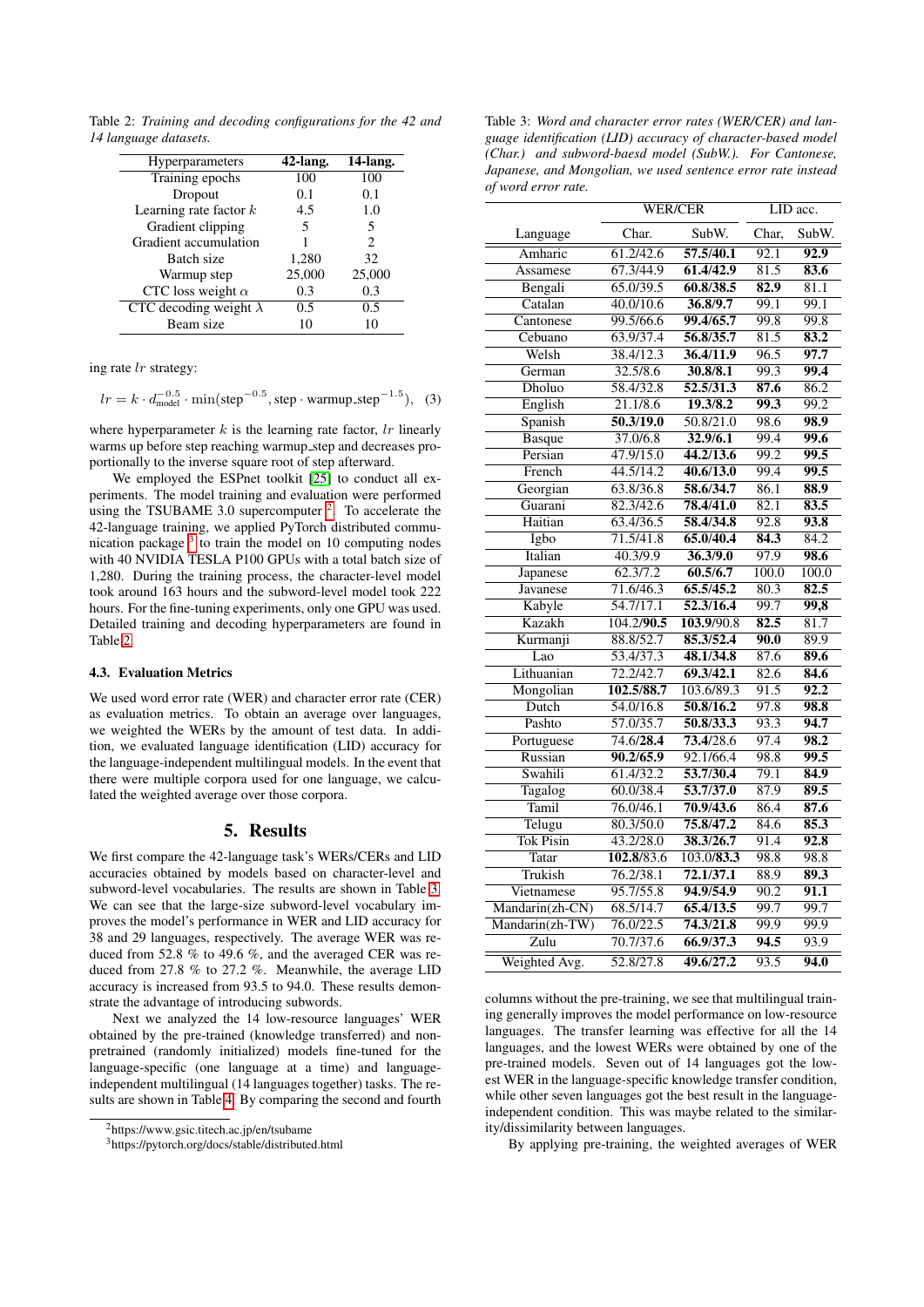|               | Language-specific | Language-specific | Language-independent | Language-independent |
|---------------|-------------------|-------------------|----------------------|----------------------|
|               | w/o pre-train     | w/ pre-train      | w/o pre-train        | w/ pre-train         |
| Arabic        | 88.8              | 46.4              | 56.5                 | 47.8                 |
| <b>Breton</b> | 90.7              | 51.9              | 61.3                 | 50.1                 |
| Hakha Chin    | 86.6              | 42.6              | 43.6                 | 34.2                 |
| Chuvash       | 148.0             | 147.2             | 104.4                | 101.8                |
| Dhivehi       | 95.1              | 54.7              | 63.0                 | 55.2                 |
| Esperanto     | 24.9              | 12.1              | 28.1                 | 23.5                 |
| Estonian      | 91.6              | 48.3              | 68.2                 | 56.4                 |
| Indonesian    | 89.6              | 50.0              | 56.0                 | 43.9                 |
| Interlingua   | 107.7             | 76.6              | 53.7                 | 39.0                 |
| Kinyarwanda   | 220.1             | 222.8             | 101.6                | 100.5                |
| Kyrgyz        | 72.6              | 33.0              | 68.3                 | 62.9                 |
| Latvian       | 85.7              | 40.8              | 102.1                | 93.5                 |
| Sakha         | 99.6              | 58.4              | 102.9                | 102.5                |
| Slovenian     | 85.0              | 79.1              | 57.0                 | 50.4                 |
| Weighted Avg. | 83.4              | 60.0              | 56.9                 | 50.4                 |

<span id="page-3-0"></span>Table 4: *Comparison of language-specific and language-independent multilingual experiments using non-pretrained baselines and pre-trained models in word error rate (WER) for 14 low-resource languages*

<span id="page-3-1"></span>

Figure 2: *Confusion matrix of LID accuracies and error rates for the low-resource languages obtained by the non-pretrained language-independent multilingual baseline.*

were reduced by 28.1% and 11.4% from the baselines on language-specific and multilingual tasks, respectively. Finally, Figures [2](#page-3-1) and [3](#page-3-2) show the confusion matrices of LID accuracies and error rates over 14 low-resource languages that were obtained by the multilingual models with and without pretraining. We can observe that the model with pre-training generally achieves higher accuracy in 13 languages. With these results, we can safely conclude that the pre-trained model efficiently improves the performance on low-resource languages. are promising with an average WER of  $\frac{1}{2}$  and  $\frac{1}{2}$  are promising with an average WER of 52.8 and an average WER of 52.8 and an average WER of 52.8 and an average WER of 52.8 and an average WER of 52.8 and an ave

### 6. Conclusions

In this work, we present a large-scale end-to-end languageindependent multilingual model for joint ASR and LID based on a transformer-incorporating hybrid CTC/attention architecture that is trained with up to 6 million utterances. Our results

<span id="page-3-2"></span>

Figure 3: *Confusion matrix of LID accuracies and error rates for the low-resource languages obtained by the pre-trained language-independent multilingual model.*

LID accuracy of 93.5 for 42 languages. We also find that using a large-size subword-level vocabulary can further improve the model's performance in multilingual tasks. Moreover, we show the significant improvement that large-scale pre-training brings about in the model's performance on low-resource languages.

Our future work will include handling the imbalanced training data in order to utilize data more efficiently. We also will investigate the effects of linguistic connections (e.g., language families) between languages in order to further improve multilingual ASR and LID.

# 7. Acknowledgements

We would like to thank Prof. Shinji Watanabe from Johns Hopkins University for his assistance with this project.